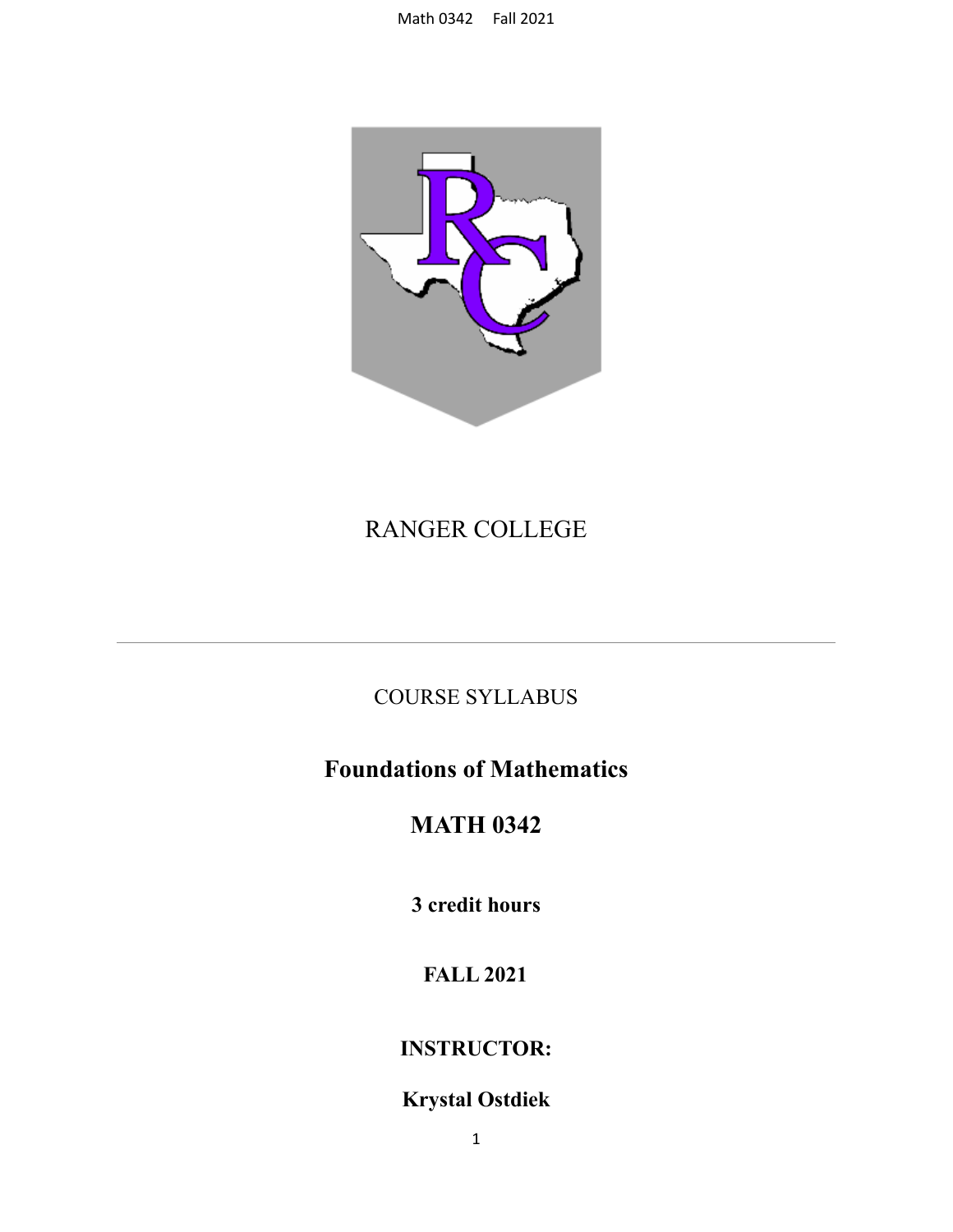|               | <b>INSTRUCTOR: Krystal Ostdiek</b>                                       |
|---------------|--------------------------------------------------------------------------|
| EMAIL:        | kostdiek@rangercollege.edu                                               |
| OFFICE:       | Stephenville: Back Office                                                |
|               | Brownwood: By appointment                                                |
| <b>PHONE:</b> | Office: TBA                                                              |
| HOURS:        | Zoom or in person office hours are available on Tuesdays by appointment. |
|               |                                                                          |

#### **I. Texas Core Curriculum Statement of Purpose**

Through the Texas Core Curriculum, students will gain a foundation of knowledge of human cultures and the physical and natural world, develop principles of personal and social responsibility for living in a diverse world, and advance intellectual and practical skills that are essential for all learning.

#### **II. Course Description**

0342 – Foundations of Math I (3-0) 32.0104.51 19 This course is an academic resource for students enrolled in the STAT path or quantitative literacy path. Its purpose is to help the student prepare to meet the requirements of the Texas Success Initiative, and to help the student gain the skills necessary to be successful in mathematics classes at the college level. Students are placed in it based on holistic placement procedures of both quantitative and qualitative data, including, but not limited to: TSI scores, high school GPA, prior coursework, motivation, and TSI diagnostic profiles. Students in this course are advised to enroll concurrently in MATH 1332 or 1342. This course is non-transferable college credit and may not be counted or used as hours towards graduation. Course content includes: reviewing of factoring and special structures; functions and equations as followings; rational, radical, root, and quadratics; systems of linear equations and inequalities in two and three variables; and non-linear inequalities. Credit 3 semester hours

#### **III. Required Background or Prerequisite**

The student has also scored less than a 340 on the TSI or has not taken the TSI. Updated 2021 TSI requirements are that the student has scored less than 950 and diagnostic level less than a 6.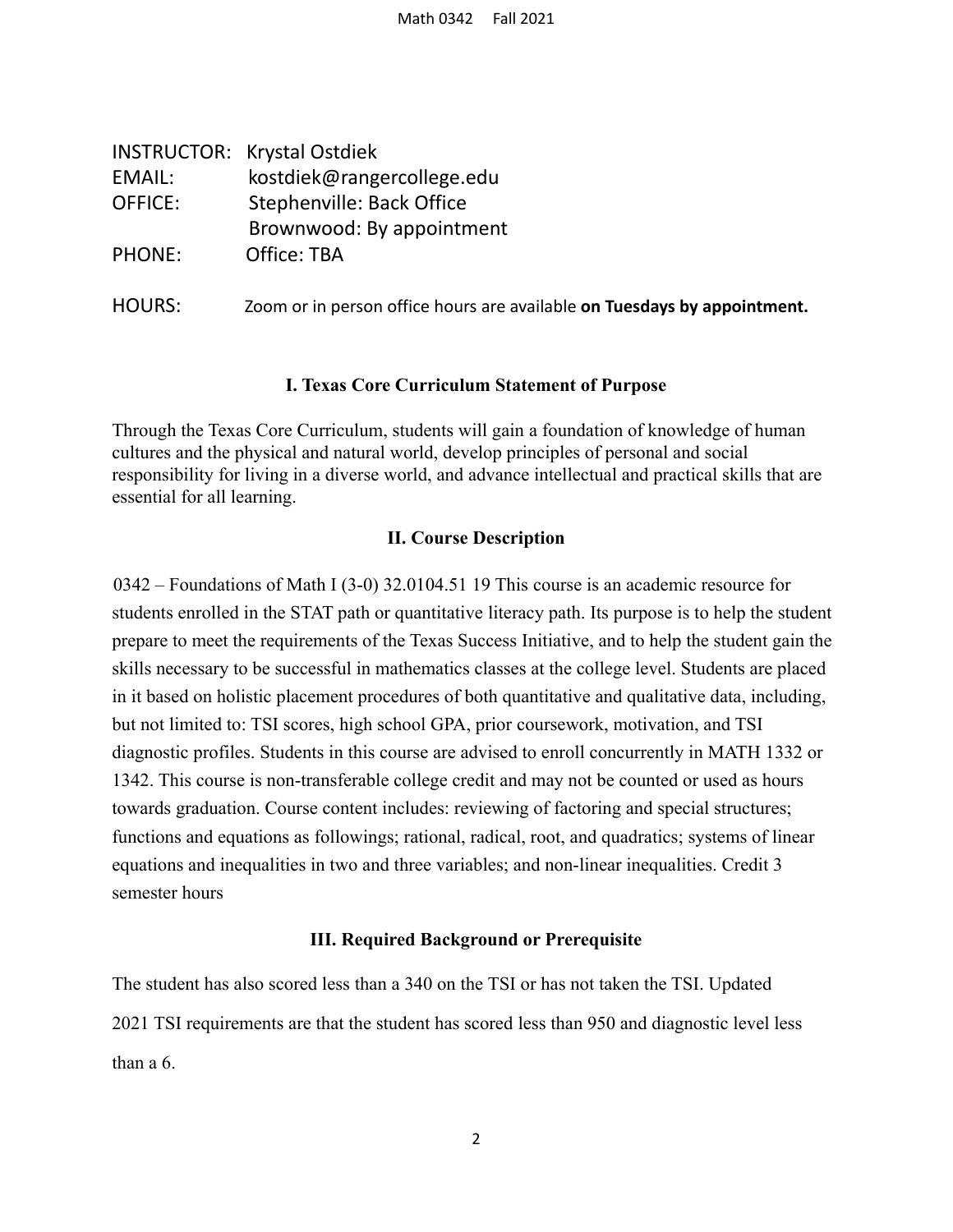#### **IV. Required Textbook and Course Materials**

- Developmental Math Emporium-Lumen OHM (Online Textbook)
- Handheld calculator (TI-30XS, TI-30, or TI-84 are recommended).
- Notes printed from Blackboard
- Additional suggestions include a 1" binder, scissors, and glue.

#### **V. Course Purpose**

Courses in Mathematics focus on quantitative literacy in logic, patterns, and relationships. Courses involve the understanding of key mathematical concepts and the application of appropriate quantitative tools to everyday experience. At the completion of this course, the student should be prepared to succeed in Statistics, Contemporary Mathematics, or Intermediate Algebra.

#### **VI. Learning Outcomes**

Upon successful completion of this course, students will:

1. Use appropriate symbolic notation and vocabulary to communicate, interpret, and explain mathematical concepts.

2. Define, represent, and perform operations on real numbers, applying numeric reasoning to investigate and describe quantitative relationships and solve real world problems in a variety of contexts.

3. Use algebraic reasoning to solve problems that require ratios, rates, percentages, and proportions in a variety of contexts using multiple representations.

4. Apply algebraic reasoning to manipulate expressions and equations to solve real world problems.

5. Use graphs, tables, and technology to analyze, interpret, and compare data sets.

6. Construct and use mathematical models in verbal, algebraic, graphical, and tabular form to solve problems from a variety of contexts and to make predictions and decisions.

#### **VII. Core Objectives**

This course meets the following of the six Core Objectives established by Texas:

☒ **Critical Thinking Skills (CT) –** Creative thinking, innovation, inquiry, and analysis; evaluation and synthesis of information

☒ **Communication Skills (COM) –** effective development, interpretation and expression of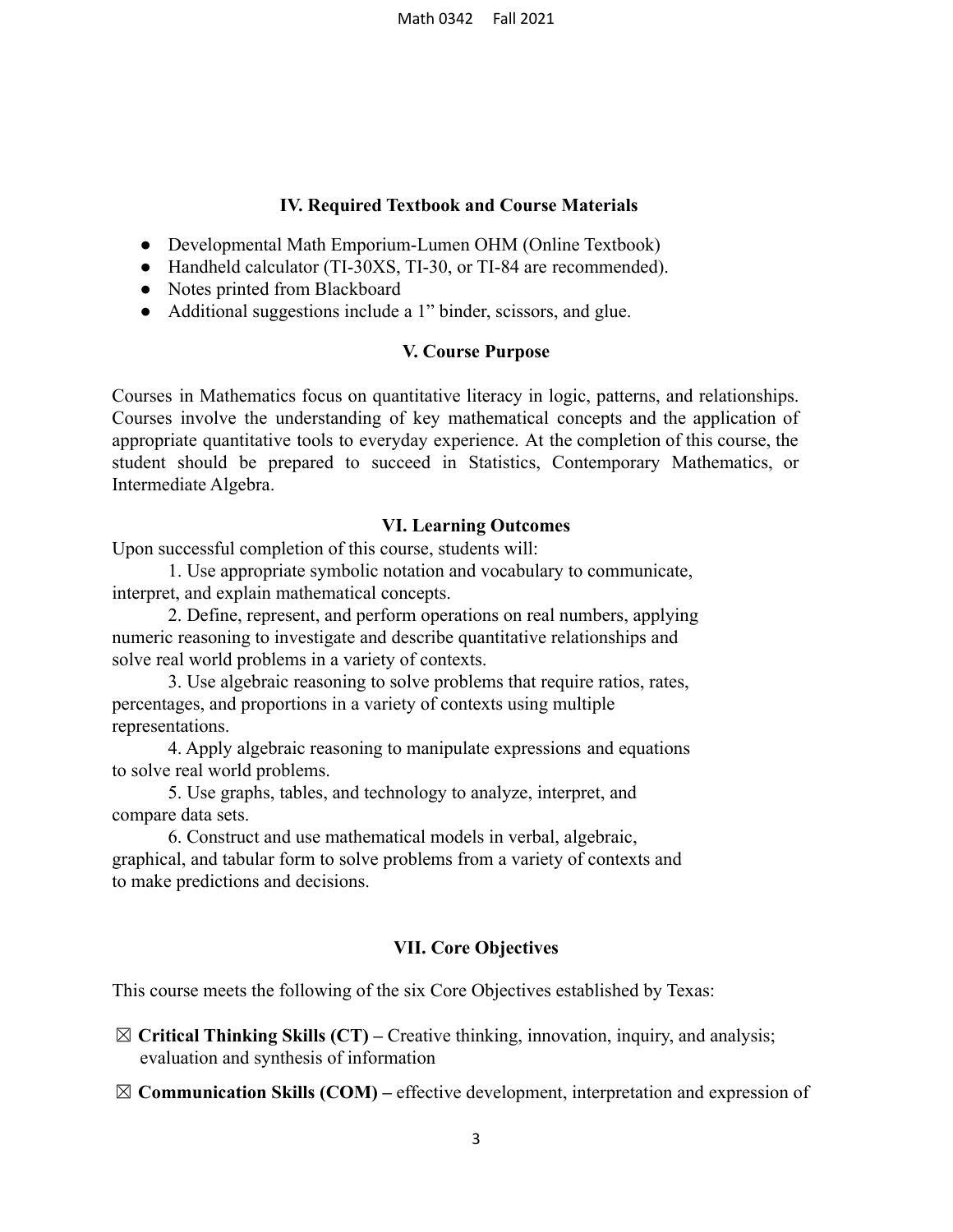ideas through written, oral, and visual communication

- ☒ **Empirical and Quantitative Skills (EQS) –** The manipulation and analysis of numerical data or observable facts resulting in informed conclusions
- $\Box$  **Teamwork (TW)** The ability to consider different points of view and to work effectively with others to support a shared purpose or goal
- □ **Social Responsibility (SR)** Intercultural competence, knowledge of civic responsibility, and the ability to engage effectively in regional, national, and global communities
- $\boxtimes$  **Personal Responsibility (PR)** The ability to connect choices, actions, and consequences to ethical decision-making

#### **VIII. Methods of Instruction**

The instructional delivery of this class may be face-to-face, online, or hybrid. Students may be expected to watch instructional videos outside class, attend Zoom class sessions, work in groups via Zoom, or attend regular class in person. Students are also expected to complete assignments online through Blackboard and Lumen.

#### **IX. Methods of Assessment**

In order to be successful in this course, students must achieve a 70% or higher OR successfully pass the TSI Math assessment.

- **Homework (and other formative assessments CT, COM, EQS, PR): 30%**
	- This average will come from an overall mean score from the online homework system.
		- A formative assessment can include homework, quizzes, class discussions, group work, and other in-class assignments.
- **● Attendance and Participation (CT, COM, EQS, TW, PR): 10%**
	- You will be expected to attend class everyday, either face to face or on Zoom. You will also be asked to participate in class. Participation will include answering questions, in class discussions, and potential group work.
- **● Unit Tests (and other summative assessments CT, COM, EQS, PR): 35%**
	- A minimum of 3 summative assessments will be administered online, in-person, or through a project.
		- A summative assessment can include projects, discussion boards, video submissions, etc.
- **● Final Exam (CT, COM, EQS, PR): 25%**
	- o The final will be a proctored exam. This will be a cumulative exam of material covered up until the time of the exam.

Grading Scale: A=90–100% B=80–89% C=70–79% D=60–69% F<60%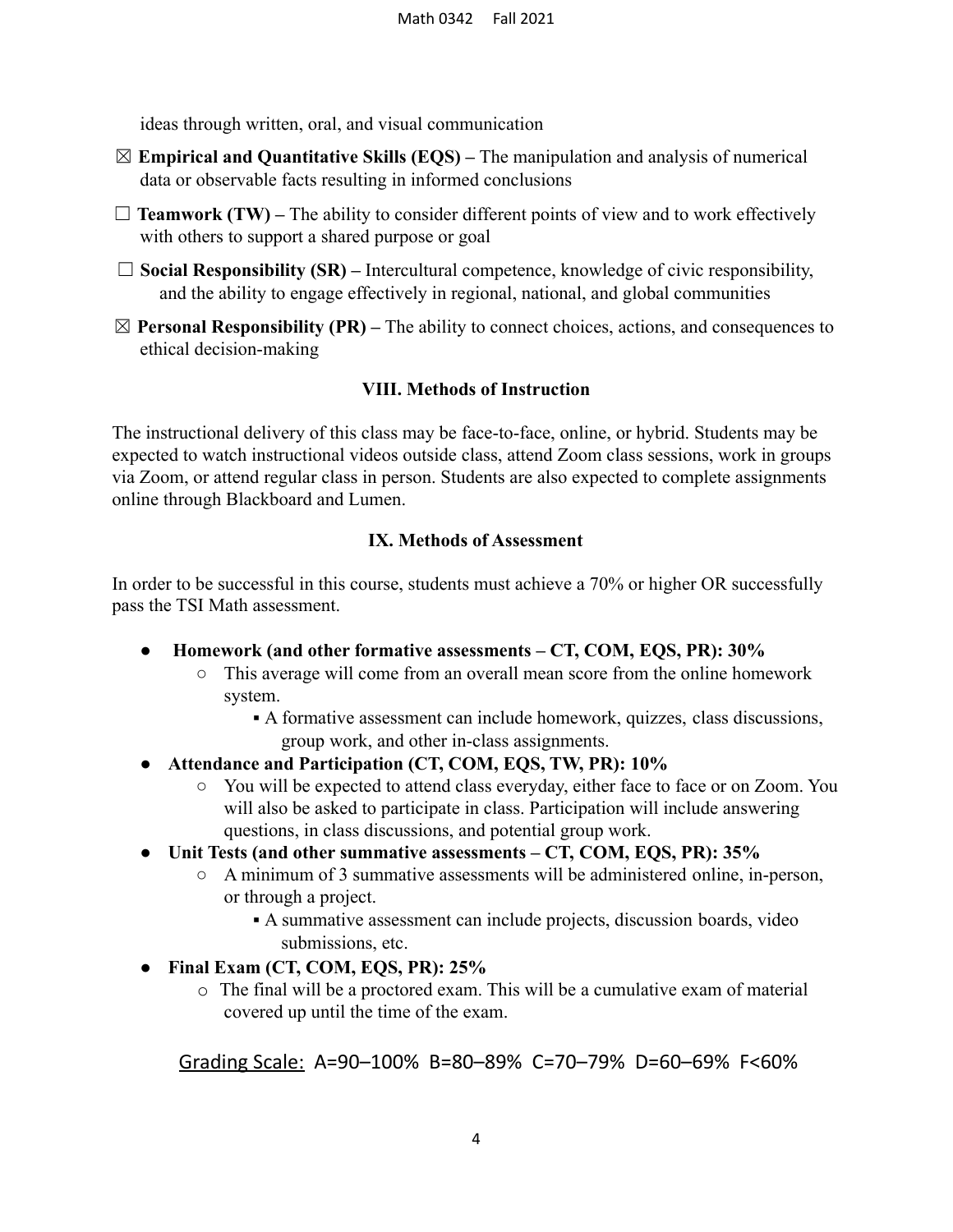#### **X. Course/Classroom Policies**

**Class participation** is strongly encouraged for optimal learning.

#### **Absences – A student WILL be dropped from the course after the sixth absence from class. If you cannot attend class, you must notify the instructor prior to class and attend on zoom.**

**Make up assignments –** Make up exams will be given on a case-by-case basis. Homework will not be opened up after the final exam starts.

**Test Corrections –** No test corrections will be given unless otherwise stated by the instructor. **Homework –** Homework due dates will not be extended unless the course calendar changes. Anything completed after the initial due date has a 10% late penalty deducted.

**Tests –** Tests may be administered in class or online. You will know ahead of time which method is being used. No cell phones may be used on the test. If a student is caught using a cell phone, the instructor may take the test and deduct points from the score.

**Academic Dishonesty** - A student found to be cheating or copying on an exam or quiz will be given a grade of "0". Repeated acts of cheating may result in being dropped from class with a grade of "F".

**Student Behavior** - Students will behave as mature adults and exhibit proper classroom decorum. Students will not cause any distractions that might prevent other students from learning. Students that deviate from this policy will not be permitted to remain in class.

**Cell phones** - students are encouraged to step outside when receiving phone calls. Cell phones CANNOT be used on a test.

**Calculators –** please purchase a handheld calculator to use in class (you may not use your phone as a calculator). A TI-84+ is recommended for use in this course. If you cannot purchase your own calculator, you may borrow one from the school.

**Available Support Services** - the Learning Resource Center has books, videos, and computer software that may be used as a supplement for this class. Tutors are also available (see counselor).

### **11. Course Outline/Schedule**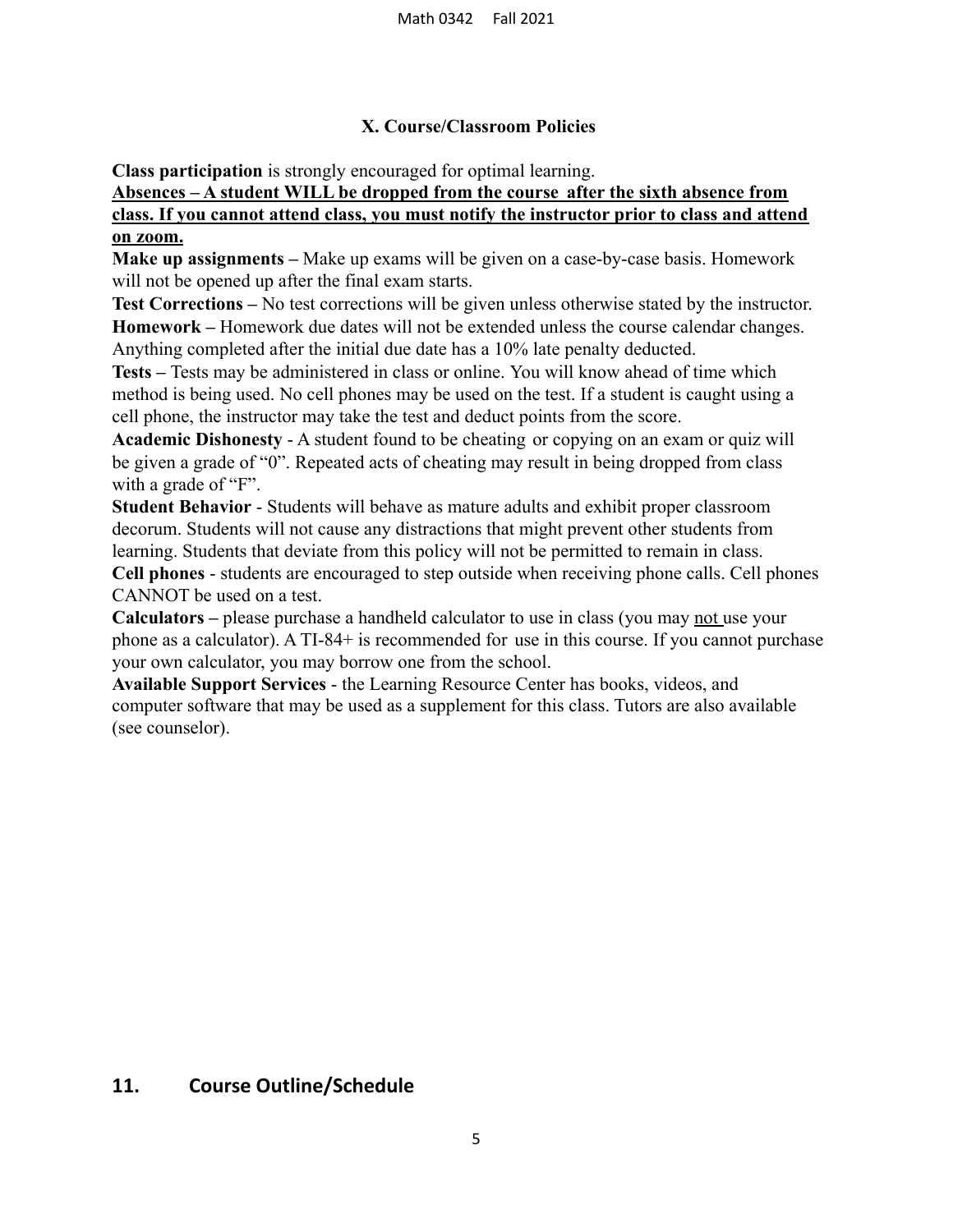| <b>WEEK</b>      | <b>MONDAY IN CLASS</b>                                | <b>WEDNESDAY IN CLASS</b>                                                                                                                            | <b>DUE BY MIDNIGHT</b><br><b>SUNDAY</b>                               |
|------------------|-------------------------------------------------------|------------------------------------------------------------------------------------------------------------------------------------------------------|-----------------------------------------------------------------------|
| 1: AUG 23        | Introductions. Syllabus,<br>blackboard, computer lab. | Multiplying, dividing, and<br>converting fractions.                                                                                                  |                                                                       |
| 2: AUG 30        | Adding and subtracting fractions.                     | QUIZ-Notes are allowed.                                                                                                                              | <b>ALL FRACTION</b><br><b>HOMEWORK/QUIZ</b>                           |
| $3:$ SEPT $6$    | <b>Probability Basics</b>                             | QUIZ-Notes are allowed.                                                                                                                              | <b>ALL PROBABILITY</b><br><b>HOMEWORK/QUIZ</b>                        |
| 4: SEPT 13       | <b>Basic Statistics</b>                               | QUIZ-Notes are allowed.                                                                                                                              | <b>ALL STATISTICS</b><br><b>HOMEWORK/QUIZ</b>                         |
| 5: SEPT 20       | Adding and subtracting integers.                      | Multiplying and dividing<br>integers                                                                                                                 |                                                                       |
| 6: SEPT 27       | Order of operations                                   | QUIZ-Notes are allowed                                                                                                                               | <b>ALL INTEGER AND ORDER</b><br>OF OPERATIONS<br><b>HOMEWORK/QUIZ</b> |
| 7: OCT 4         | <b>Evaluating Expressions</b>                         | QUIZ-Notes are allowed                                                                                                                               | <b>ALL EVALUATING</b><br><b>EXPRESSIONS</b><br><b>HOMEWORK/QUIZ</b>   |
| 8: OCT 11        | <b>Simplifying Algebraic</b><br>Expressions           | QUIZ-Notes are allowed                                                                                                                               | <b>ALL SIMPLIFYING</b><br><b>EXPRESSIONS</b><br><b>HOMEWORK/QUIZ</b>  |
| 9: OCT 18        | <b>Adding Polynomials</b>                             | <b>Distributing Polynomials</b>                                                                                                                      |                                                                       |
| 10: OCT 25       | Multiplying Polynomials/Special<br>Cases              | QUIZ-Notes are allowed                                                                                                                               | <b>ALL POLYNOMIAL</b><br><b>HOMEWORK/QUIZ</b>                         |
| <b>11: NOV 1</b> | <b>Factoring GCF/Trinomials</b>                       | QUIZ-Notes are allowed                                                                                                                               | <b>ALL FACTORING</b><br><b>HOMEWORK/QUIZ</b>                          |
| <b>12: NOV 8</b> | <b>Solving Linear Equations</b>                       | <b>Graphing Linear Equations</b>                                                                                                                     |                                                                       |
| 13: NOV 15       | <b>Converting Linear Equations</b>                    | QUIZ-Notes are allowed                                                                                                                               | <b>ALL LINEAR EQUATIONS</b><br><b>HOMEWORK/QUIZ</b>                   |
| 14: NOV 22       | <b>THANKSGIVING BREAK</b>                             | <b>THANKSGIVING BREAK</b>                                                                                                                            |                                                                       |
| 15: NOV 29       | Solving systems of equations                          | Solving systems of<br>equations                                                                                                                      |                                                                       |
| 16: DEC 6        | <b>IN CLASS REVIEW</b>                                | <b>TUESDAY-THURSDAY IS</b><br><b>FINALS, MAKE SURE YOU</b><br><b>KNOW THE DATE/TIME</b><br>OF YOUR FINAL. IT IS<br><b>NOT REGULAR CLASS</b><br>TIME. |                                                                       |

### **12. Non-Discrimination Statement**

Admission, employment, and program policies of Ranger College are non-discriminatory with regard to race, creed, color, sex, age, disability, and national origin.

### **13. ADA Statement**